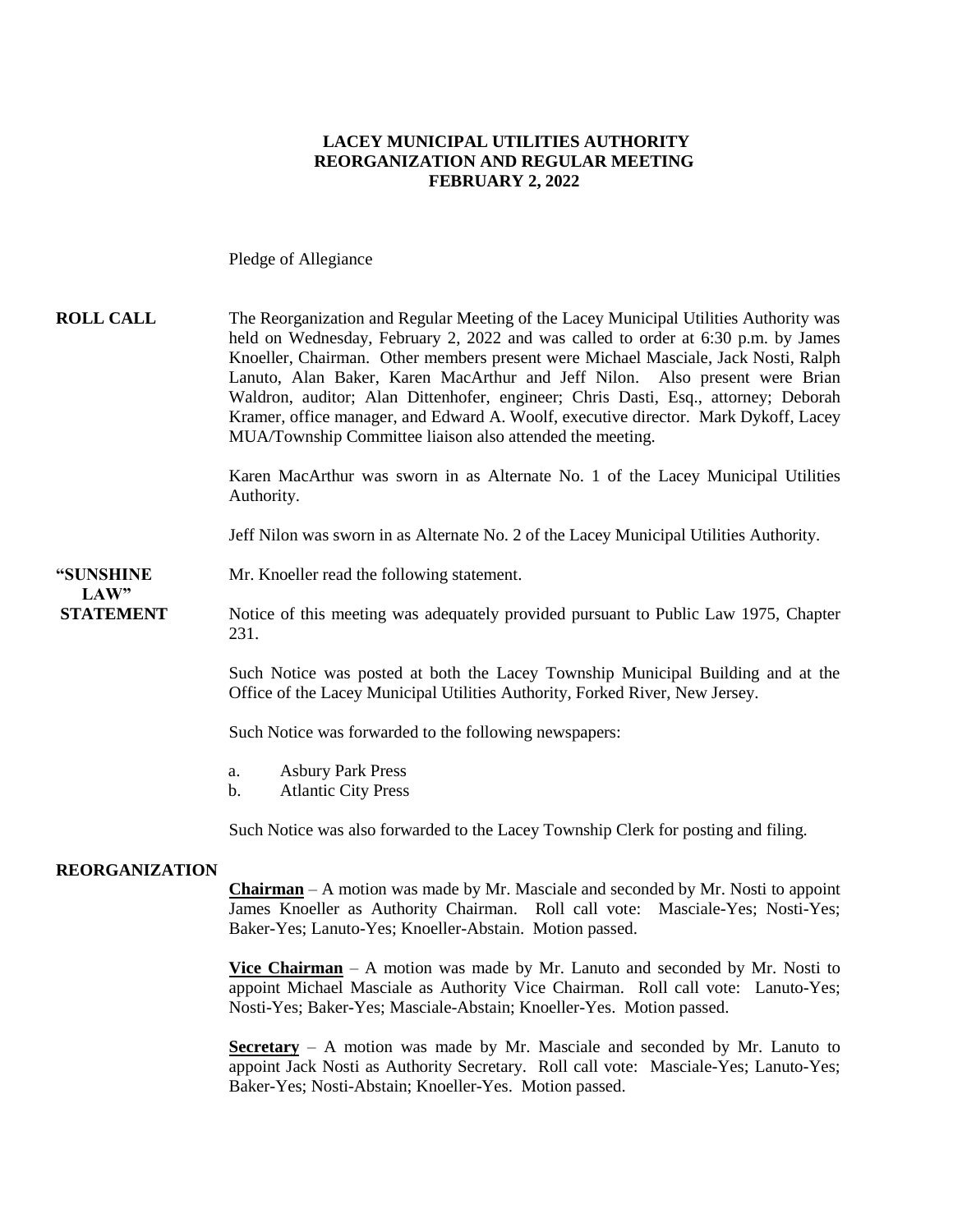Board Meeting February 2, 2022 Page 2

> **Treasurer** – A motion was made by Mr. Masciale and seconded by Mr. Nosti to appoint Ralph Lanuto as Authority Treasurer. Roll call vote: Masciale-Yes; Nosti-Yes; Baker-Yes; Lanuto-Abstain: Knoeller-Yes. Motion passed.

#### **RESOLUTION NO. 2022-06- AUTHORIZE REGULAR MEETING SCHEDULE**

A motion was made by Mr. Masciale and seconded by Mr. Nosti to adopt *Resolution No. 2022-06, Resolution of the Lacey Municipal Utilities Authority, County of Ocean, State of New Jersey*, *Authorizing Regular Meeting Schedule.* Roll call vote: Masciale-Yes; Nosti-Yes; Baker-Yes; Lanuto-Yes; Knoeller-Yes. Motion passed.

## **PROFESSIONAL**

**APPOINTMENTS** Mr. Woolf stated the administrative staff of the Authority received and reviewed the submissions of qualifications for professional service contracts. The Fair and Open process was utilized in determining the most qualified professionals; therefore, he recommends the following professionals be appointed to the Lacey Municipal Utilities Authority.

> **RESOLUTION NO. 2022-07 - APPOINT ENGINEER – REMINGTON AND VERNICK ENGINEERS** - A motion was made by Mr. Nosti and seconded by Mr. Lanuto to adopt *Resolution No. 2022-07, Resolution of the Lacey Municipal Utilities Authority, County of Ocean, State of New Jersey, Appointing the Firm Remington and Vernick Engineers as Authority Consulting Engineers*. Roll call vote: Nosti-Yes; Lanuto-Yes; Baker-Yes; Masciale-Yes; Knoeller-Yes. Motion passed.

> **RESOLUTION NO. 2022-08 – APPOINT ATTORNEY – CHRISTOPHER J. DASTI** – A motion was made by Mr. Nosti and seconded by Mr. Masciale to adopt *Resolution No. 2022-08, Resolution of the Lacey Municipal Utilities Authority, County of Ocean, State of New Jersey, Appointing Christopher J. Dasti as Authority Attorney*. Roll call vote: Nosti-Yes; Masciale-Yes; Baker-Yes; Lanuto-Yes; Knoeller-Yes. Motion passed.

> **RESOLUTION NO. 2022-09 – APPOINT AUDITOR – HOLMAN, FRENIA & ALLISON, PC** – A motion was made by Mr. Nosti and seconded by Mr. Masciale to adopt *Resolution No. 2022-09, Resolution of the Lacey Municipal Utilities Authority, County of Ocean, State of New Jersey, Appointing the Firm Holman, Frenia, & Allison P.C as Authority Auditor*. Roll call vote: Nosti-Yes; Masciale-Yes; Baker-Yes; Lanuto-Yes; Knoeller-Yes. Motion passed.

> **RESOLUTION NO. 2022-10 – APPOINT LABOR COUNSEL – CHRISTOPHER J. DASTI** – A motion was made by Mr. Nosti and seconded by Mr. Masciale to adopt *Resolution No. 2022-10, Resolution of the Lacey Municipal Utilities Authority, County of Ocean, State of New Jersey, Appointing Christopher J. Dasti, Esq. as Authority Labor Counsel*. Roll call vote: Nosti-Yes; Masciale-Yes; Baler-Yes; Lanuto-Yes; Knoeller-Yes. Motion passed.

> **RESOLUTION NO. 2022-11 – APPOINT BOND COUNSEL – GLUCK WALRATH, LLP** – A motion was made by Mr. Nosti and seconded by Mr. Lanuto to adopt *Resolution No. 2022-11, Resolution of the Lacey Municipal Utilities Authority, County of Ocean, State of New Jersey, Appointing Gluck Walrath, LLP as Authority*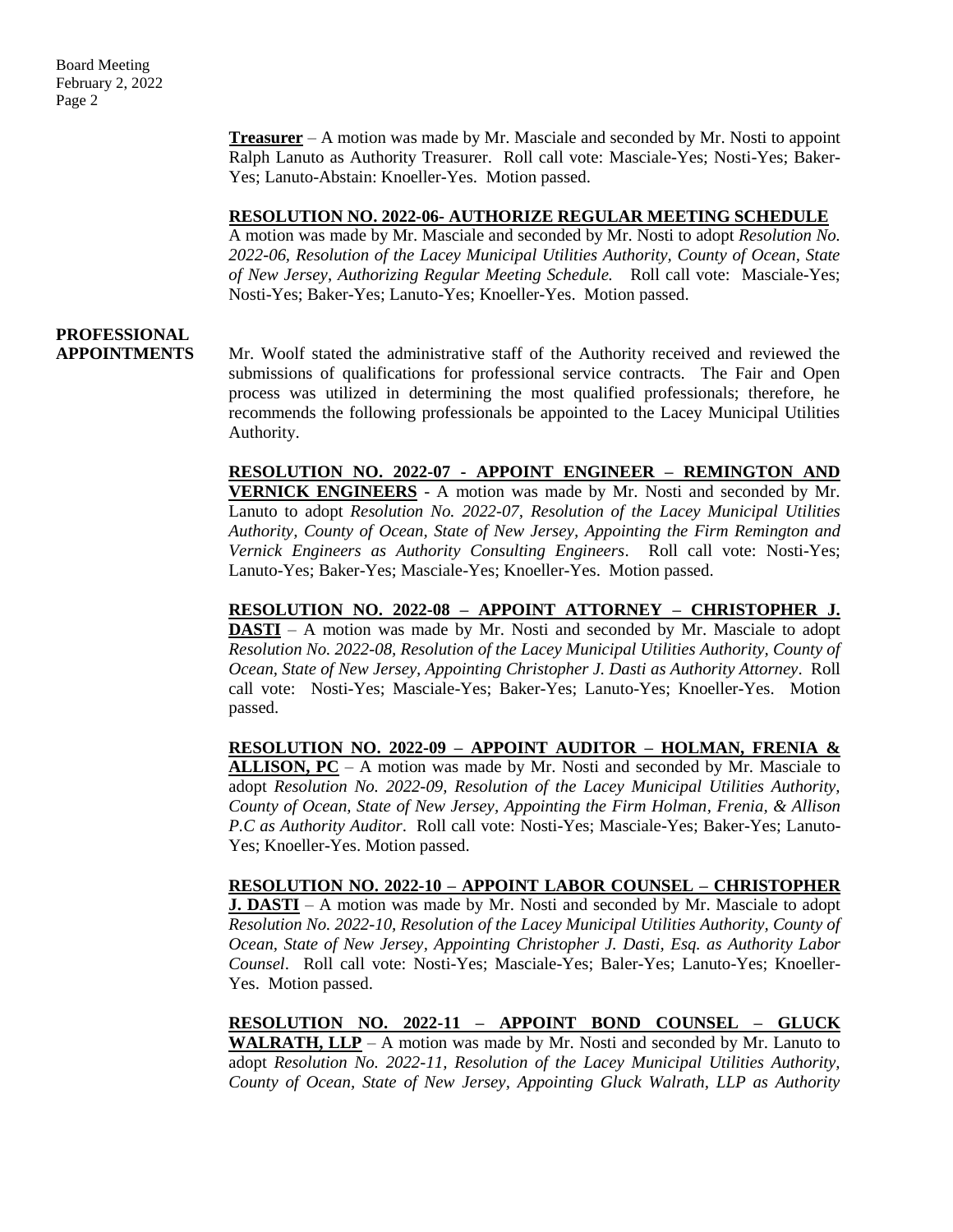*Bond Counsel*. Roll call vote: Nosti-Yes; Lanuto-Yes; Baker-Yes; Masciale-Yes; Knoeller-Yes. Motion passed

**RESOLUTION NO. 2022-12 – APPOINT RISK MANAGEMENT CONSULTANT CONNOR STRONG COMPANIES, INC.** – A motion was made by Mr. Nosti and seconded by Mr. Masciale to adopt *Resolution No. 2022-12, Resolution of the Lacey Municipal Utilities Authority, County of Ocean, State of New Jersey, Appointing Connor Strong Companies, Inc. as Authority Risk Management Consultant.* Roll call vote: Nosti-Yes; Masciale-Yes; Baker-Yes; Lanuto-Yes; Knoeller-Yes. Motion passed

**RESOLUTION NO. 2022-13 – APPOINT PUBLIC AGENCY COMPLIANCE OFFICER – EDWARD A. WOOLF** - A motion was made by Mr. Nosti and seconded by Mr. Masciale to adopt *Resolution No. 2022-13, Resolution of the Lacey Municipal Utilities Authority, County of Ocean, State of New Jersey, Appointing Edward A. Woolf as Public Agency Compliance Officer, P.L. 1975, c. 127*. Roll call vote: Nosti-Yes; Masciale-Yes; Lanuto-Yes; Baker-Yes; Knoeller-Yes. Motion passed.

**RESOLUTION NO. 2022-14 – APPOINT PERSONNEL OFFICER – EDWARD A. WOOLF** – A motion was made by Mr. Masciale and seconded by Mr. Nosti to adopt *Resolution No. 2022-14, Resolution of the Lacey Municipal Utilities Authority, County of Ocean, State of New Jersey, Appointing Edward A. Woolf as Personnel Officer*. Roll call vote: Nosti-Yes; Masciale-Yes; Baker-Yes; Lanuto-Yes; Knoeller-Yes. Motion passed.

**RESOLUTION NO. 2022-15 – APPOINT FUND COMMISSIONERS AND ALTERNATE FUND COMMISSIONER TO THE NEW JERSEY UTILITY AUTHORITIES JOINT INSURANCE FUND** – A motion was made by Mr. Nosti and seconded by Mr. Masciale to adopt *Resolution No. 2022-15, Resolution of the Lacey Municipal Utilities Authority, County of Ocean, State of New Jersey, Appointing Fund Commissioners and Alternate Fund Commissioner for the New Jersey Utilities Authorities Joint Insurance Fund*. Roll call vote: Nosti-Yes; Masciale-Yes; Baker-Yes; Lanuto-Yes; Knoeller-Yes. Motion passed.

**RESOLUTION NO. 2022-16 – APPOINT COMPANY PHYSICIAN – WORKNET OCCUPATIONAL MEDICINE** - A motion was made by Mr. Masciale and seconded by Mr. Nosti to adopt *Resolution No. 2022-16, Resolution of the Lacey Municipal Utilities Authority, County of Ocean, State of New Jersey, Appointing WORKNET Occupational Medicine as Company Physician*. Roll call vote: Masciale-Yes; Nosti-Yes; Baker-Yes; Lanuto-Yes; Knoeller-Yes. Motion passed.

**RESOLUTION NO. 2022-17 – APPOINT COMPUTER CONSULTANT – CSI COMPUTERS** – A motion was made by Mr. Nosti and seconded by Mr. Lanuto to adopt *Resolution No. 2022-17, Resolution of the Lacey Municipal Utilities Authority, County of Ocean, State of New Jersey, Appointing CSI Consultants Computer Consultant.* Roll call vote: Nosti-Yes; Lanuto-Yes; Baker-Yes; Masciale-Yes; Knoeller-Yes. Motion passed.

**RESOLUTION NO. 2022-18 – APPOINT COMPANY ACCOUNTING CONSULTANT - WILLIAM E. ANTONIDES AND COMPANY**– A motion was made by Mr. Nosti and seconded by Mr. Lanuto to adopt *Resolution No. 2022-18, Resolution of the Lacey Municipal Utilities Authority, County of Ocean, State of New*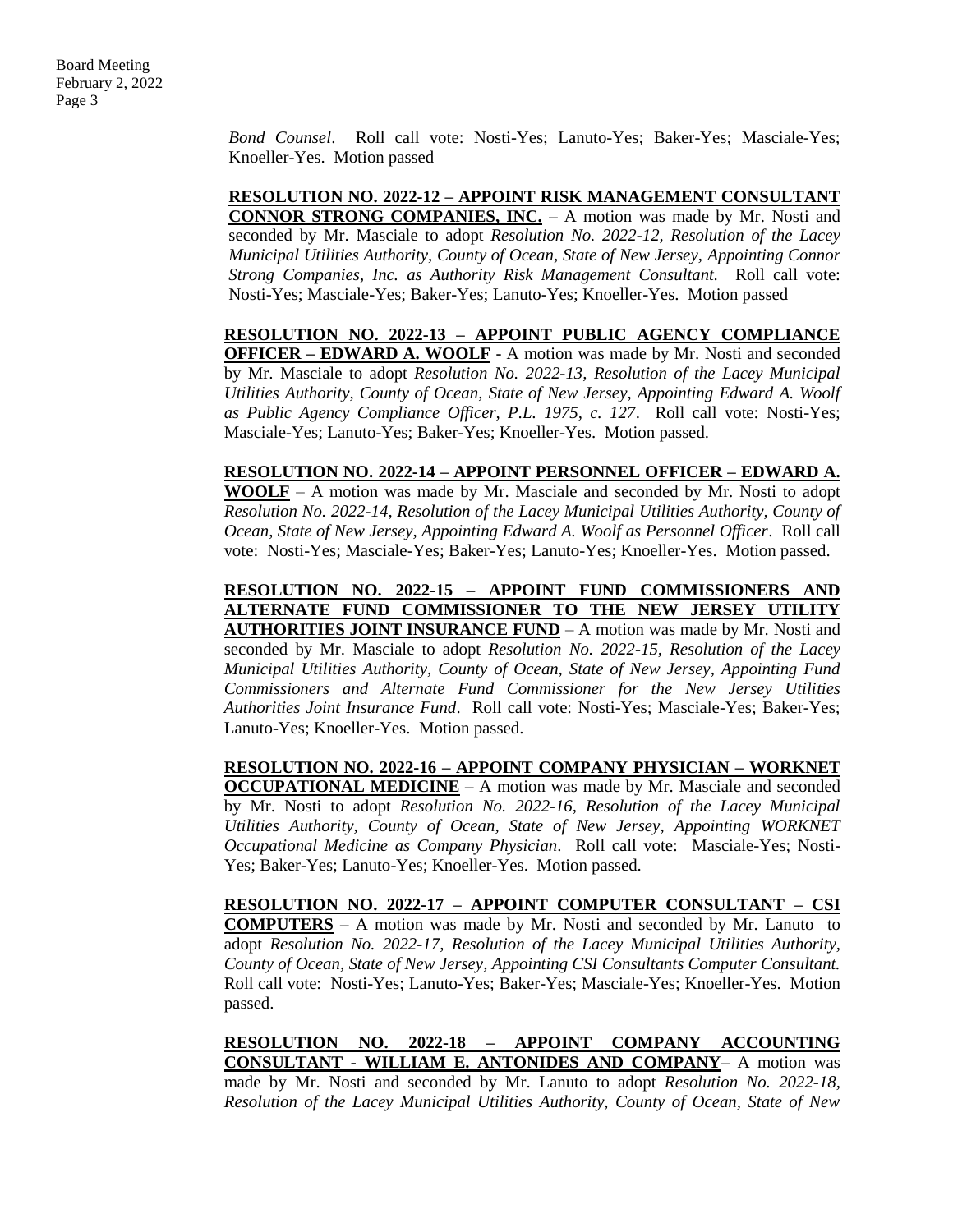*Jersey, Appointing William E. Antonides and Company as Accounting Consultant.* Roll call vote: Nosti-Yes; Lanuto-Yes; Baker-Yes; Masciale-Yes; Knoeller-Yes. Motion passed.

**RESOLUTION NO. 2022-19 – APPOINT FINANCIAL ADVISOR – ACACIA** 

**FINANCIAL** – A motion was made by Mr. Masciale and seconded by Mr. Nosti to adopt *Resolution No. 2022-19, Resolution of the Lacey Municipal Utilities Authority, County of Ocean, State of New Jersey, Appointing Acacia Financial Group.* Roll call vote: Masciale-Yes; Nosti-Yes; Baker-Yes; Lanuto-Yes; Knoeller-Yes. Motion passed.

# **APPROVAL**

**OF MINUTES Regular Meeting of January 5, 2022 -** A motion was made by Mr. Masciale and seconded by Mr. Lanuto to approve the minutes of the Regular Meeting of January 5, 2022. Roll call vote: Masciale-Yes; Lanuto-Yes; Baker-Yes; Nosti-Yes; Knoeller-Yes. Motion passed.

### **EXECUTIVE DIRECTOR'S**

**REPORT Cash Balance Report - Period Ending December 31, 2021** - Mr. Woolf summarized the cash balances for period ending December 31, 2021 as follows: Total cash balance for the unrestricted accounts were \$10,992,061.35 with earnings of \$13,442.06. Total cash balance for the restricted accounts held by the trustee were \$2,420,617.73 with earnings of \$3,550.73. Current period interest on the restricted and unrestricted accounts was \$16,992.79. Year-to-date earnings on all interest bearing accounts were \$208,950.74.

> **OCUA Sewage Disposal** – Mr. Woolf reported a considerable amount of money has been spent to repair major leaks in the Authority's sewer collection system. He is happy to report the repairs have been successful. Up until October the Authority was averaging 65 million gallons per month to the OCUA at a rate of \$4,039 dollars per million gallons. Those numbers are down to 58 million gallons per month. It is approximately 5 or 6 million per month savings at a rate of \$4,039, which is a savings of \$20,000-\$30,000 per month from repairing those leaks.

# **BUSINESS**

**REPORT** The business report was submitted for review.

# **ENGINEER'S**

**REPORT Antenna Read and Meter/MXU Replacement I** – Mr. Dittenhofer reported a preconstruction meeting was held on 11/10/21 and notice to proceed was issued 11/12/21. The installation of the fixed base antenna read system is anticipated for March of 2022. Due to extended lead times the manufacturer is not able to provide the equipment until March of 2022.

> **Cleaning, Televising and Sewer Rehabilitation** – Mr. Dittenhofer reported base bid work has been completed by Sewer Rat LLC including cleaning, televising and manhole rehabilitation. All additional manhole rehabilitation is low lying areas has been substantially completed. Final inspection is being performed of the rehabilitated manholes. A Change Order will be prepared for the additional manhole rehabilitation performed to improve water infiltration.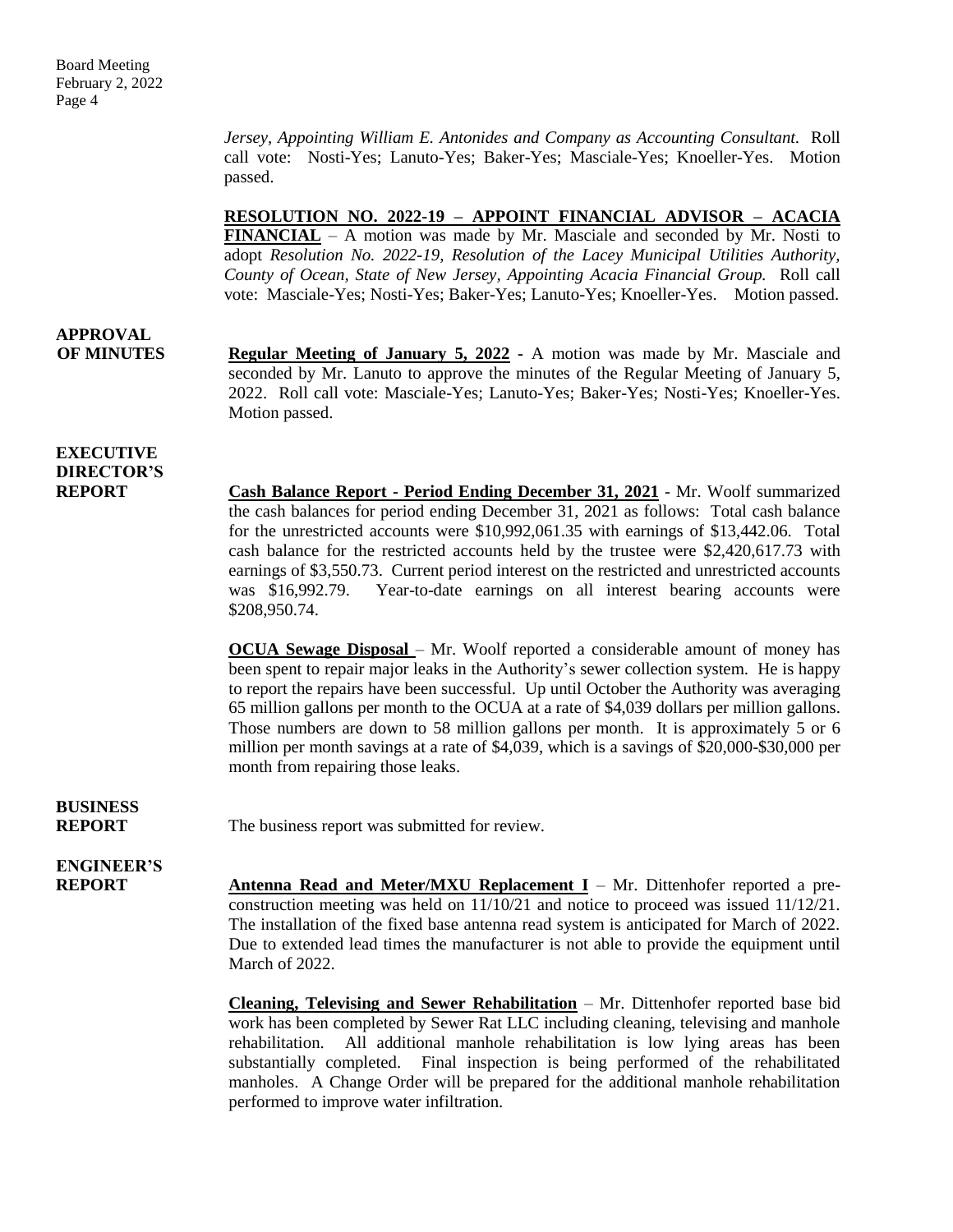**Pole Barn** – Mr. Dittenhofer reported construction of the Pole Barn is complete. His office issued a change order in the amount of \$3,024.00 for additional paving that was performed. After final inspection is complete and all items are satisfactory, his office will work on completing final payment and project closeout documents.

**Route 9 Water Service** – Mr. Dittenhofer reported his office is preparing the plans and NJDOT permit application for the Jack and Bore under Route 9. This project is on hold until the developer's agreement is signed and the escrow account has been established.

#### **ATTORNEY'S REPORT Lacey Township Board of Education** – Jerry Dasti's attorney's report reflects that the Lease Agreement be finalized. Mr. Knoeller asked Mr. Chris Dasti to review the Lease Agreement to be voted on at the next meeting.

### **AUDITOR'S**

**REPORT Accountant's Status Report – Month Ended December 31, 2021** – Mr. Waldron reported sewer and water revenues had an unfavorable variance for the month. Sewer expenses had an unfavorable variance for the month, favorable expenses on water. Sewer and water user charges had a favorable variance for the month.

#### **CORRESPONDENCE**

**Kaitlyn Herbst, Calvin St.** – Requesting relief of utility bill, due to pipe leak. Since the water from the leak did not go into the sewer system, a motion was made by Mr. Nosti and seconded by Mr. Masciale to grant an adjustment on the sewer charges in the amount of \$364.70 (64,000 gallons). Roll call vote: Nosti-Yes; Masciale-Yes; Baker-Yes; Lanuto-Yes; Knoeller-Yes. Motion passed.

**Mr. & Mrs. Smith, Georgetown Lane** – Requesting relief of utility bill, due to a toilet leak. Since the basis of high usage was due to a toilet leak, a waiver could not be supported. A motion was made by Mr. Nosti and seconded by Mr. Masciale to offer customer payment plan. Roll call vote: Nosti-Yes; Masciale-Yes; Baker-Yes; Lanuto-Yes; Knoeller-Yes. Motion passed.

**Frederick Timcoe, Bobwhite Ct.** - Requesting relief of utility bill, due to a pipe leak in crawl space. Since the water from the leak did not go into the sewer system, a motion was made by Mr. Masciale and seconded by Mr. Nosti to grant an adjustment on the sewer charges in the amount of \$2,655.92 (360,000 gallons). Roll call vote: Masciale-Yes; Nosti-Yes; Baker-Yes; Lanuto-Yes; Knoeller-Yes. Motion passed.

### **OLD**

**BUSINESS** There was no old business to discuss.

# **NEW**

**BUSINESS** There was no new business to discuss.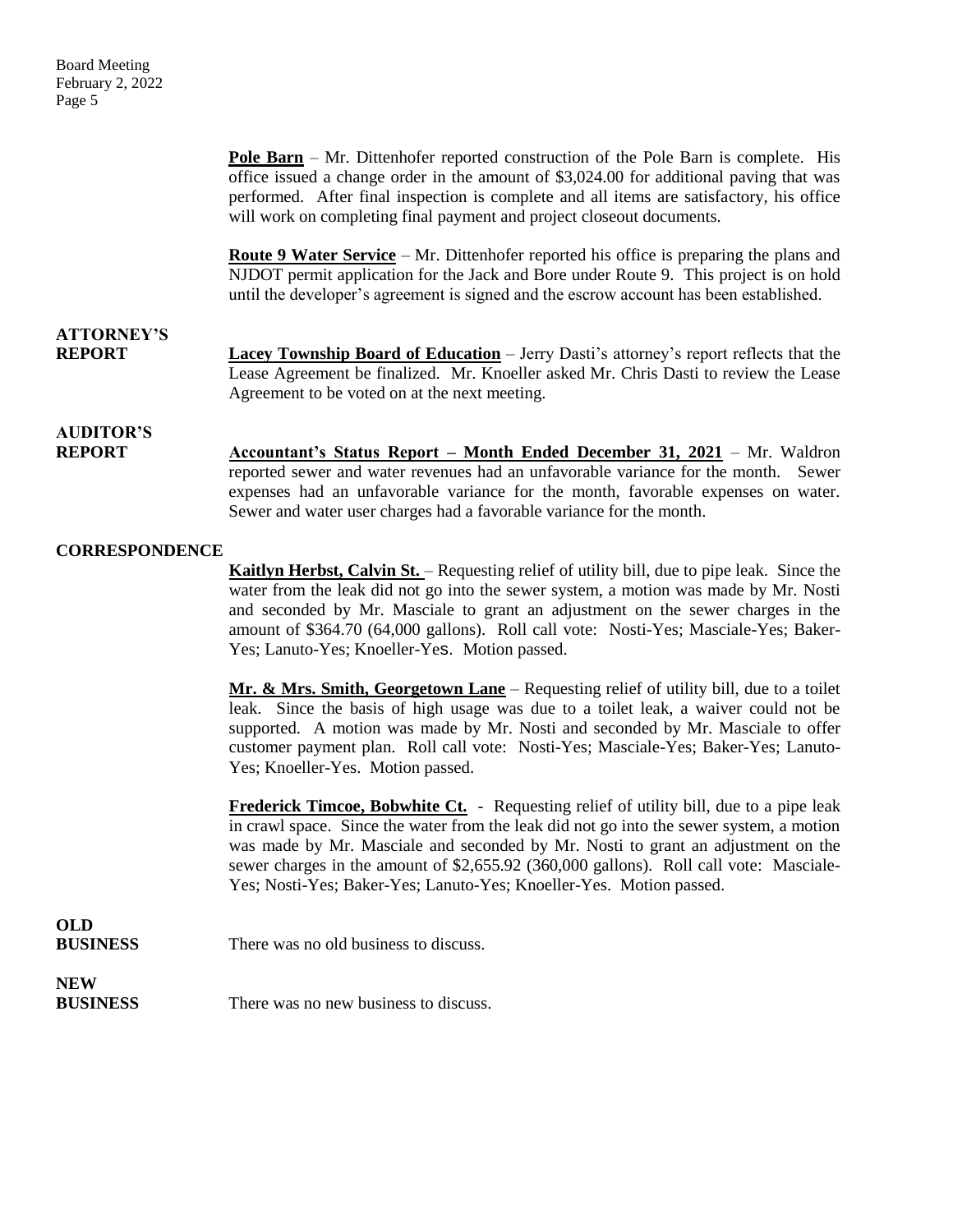## **PUBLIC BUSINESS/**

**COMMENT Regina Discenza** – Mrs. Discenza stated she observed rock salt still being used at the Home Depot site for snow clearing purposes. Mr. Dykoff stated this issue was discussed at a Township Committee meeting and he asked Ms. Laureigh to contact the Home Depot management company regarding this issue. Mr. Woolf stated he hand delivered a letter to each of the stores on the pad site with a copy of the snow clearing material information and spoke with each manager. The management company was also contacted. He stated after the most recent snow storm he inspected the site and noticed rock salt was used. He contacted code enforcement and will follow up. Mr. Knoeller asked Mr. Chris Dasti to review the operations agreement. He pointed out there is no enforcement since there is no Township ordinance. He asked Mr. Dasti to communicate to the management company should the Authority clean up the rock salt they will be billed. NJDEP can also be notified.

> **Alison Lemke** – Ms. Lemke stated she is aware there is a wellhead protection ordinance and a plan in place for the monitoring of the wells at the Home Depot site and is concerned if it is properly monitored. Mr. Knoeller stated monitoring protocol has been followed and the Authority receives copies of the water analysis reports of those monitoring wells and all is in compliance. Ms. Lemke also stated she is also concerned with pesticides from the garden center when Home Depot puts out their merchandise into the parking lot. The drainage in the garden center is supposed to be away from the wellhead protection area not toward the wells.

# **PAYMENT OF**

**VOUCHERS WHEREAS**, the members of the Lacey Municipal Utilities Authority carefully examined all vouchers presented for payment of claims;

> **NOW, THEREFORE, BE IT RESOLVED** by the Lacey Municipal Utilities Authority that:

> 1. Said vouchers in the sum of \$331,661.80 be and the same are hereby approved to be paid.

2. Said vouchers are listed on the attached computer check register.

A motion was made by Mr. Lanuto and seconded by Mr. Masciale to adopt the above resolution. Roll call vote: Lanuto-Yes; Masciale-Yes; Baker-Yes; Nosti-Yes; Knoeller-Yes. Motion passed.

**CLOSED** 

#### **SESSION RESOLUTION**

**WHEREAS,** Section 8 of the Open Public Meetings Act, Chapter 231, Public Law 1975 permits the exclusion of the public from a meeting in certain circumstances;

**WHEREAS**, this public body is of the opinion that such circumstances presently exist.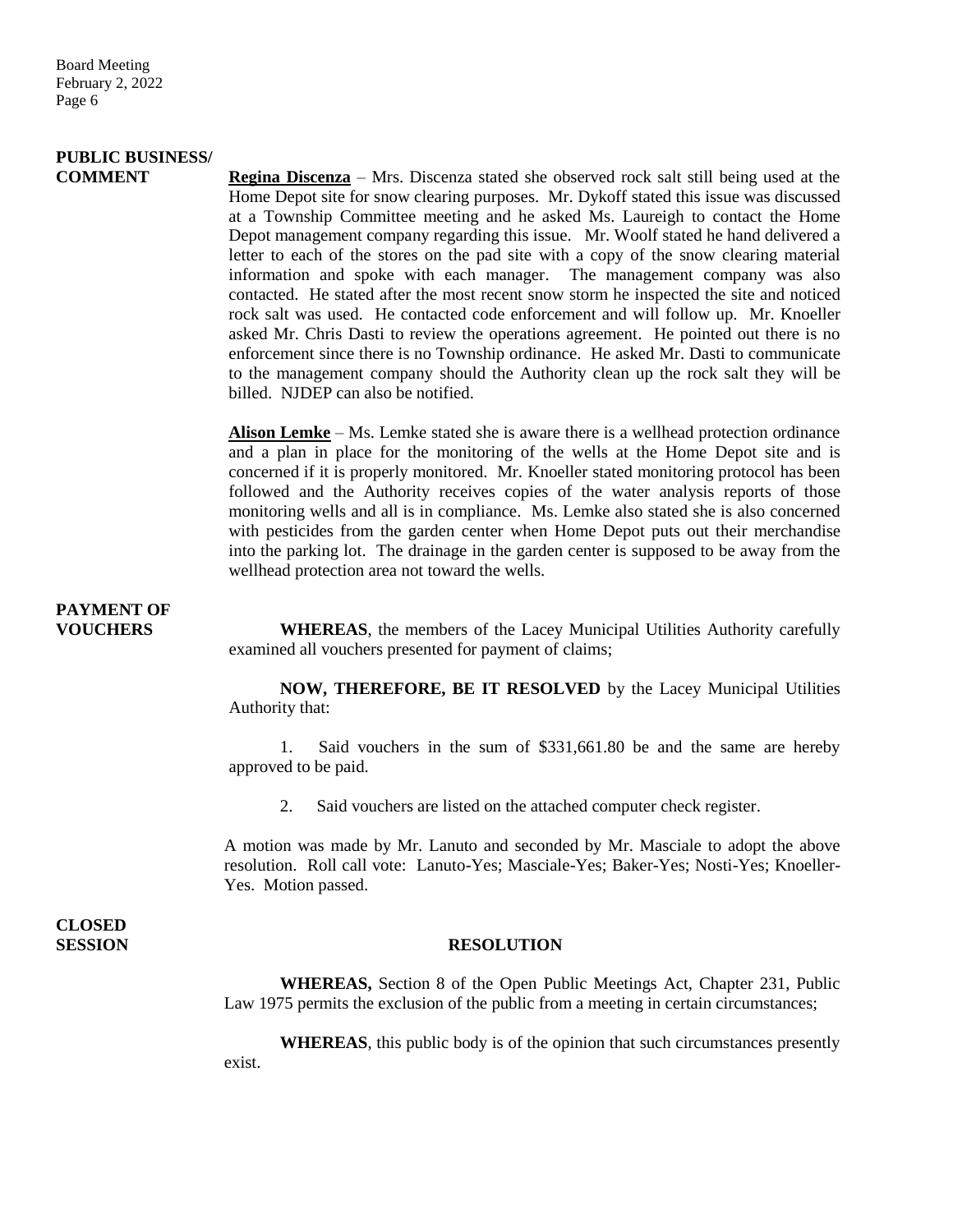**NOW, THEREFORE, BE IT RESOLVED** by the Lacey Municipal Utilities Authority, County of Ocean and State of New Jersey as follows:

1. The public shall be excluded from discussion of action upon the hereinafter specified subject matter.

2. The general nature of this closed session concerns contract negotiations and potential litigation.

3. It is anticipated at this time that the above-stated matters will be made public once this matter have been resolved.

4. This resolution shall take effect immediately.

5.

A motion was made by Mr. Masciale and seconded by Mr. Nosti to adopt the above resolution. Roll call vote: Unanimously approved.

Separate minutes were kept on the above closed session.

# **RE-OPEN**

**MEETING** A motion was made and seconded to return to open session. Motion unanimously carried.

> **Resolution 2022-02 – Salary Increases – Non-Union – Non-Contract** – On recommendation by the executive director, a motion was made by Mr. Nosti and seconded by Mr. Masciale to adopt *Resolution 2022-02, Resolution of the Lacey Municipal Utilities Authority, County of Ocean, State of New Jersey, Establishing Salary Increases for Non-Union, Non-Contract Employees of the Lacey Municipal Utilities Authority.* Roll call vote: Nosti-Yes; Masciale-Yes; Baker-Yes; Lanuto-Yes; Knoeller-Yes. Motion passed.

> **Resolution 2022-03 – Amending Policy – Licensed Operator Pay** – On recommendation by the executive director, a motion was made by Mr. Masciale and seconded by Mr. Lanuto to adopt *Resolution 2022-03, Resolution of the Lacey Municipal Utilities Authority, County of Ocean, State of New Jersey, Amending and Modifying Policy No. 316, Licensed Operator Pay of the Personnel Policy Handbook.* Roll call vote: Masciale-Yes; Lanuto-Yes; Baker-Yes; Nosti-Yes; Knoeller-Yes. Motion passed.

**ADJOURNMENT** There being no further business to discuss, the meeting was adjourned at 7:10 p.m.

Respectfully submitted,

Michele Kennedy Executive Secretary